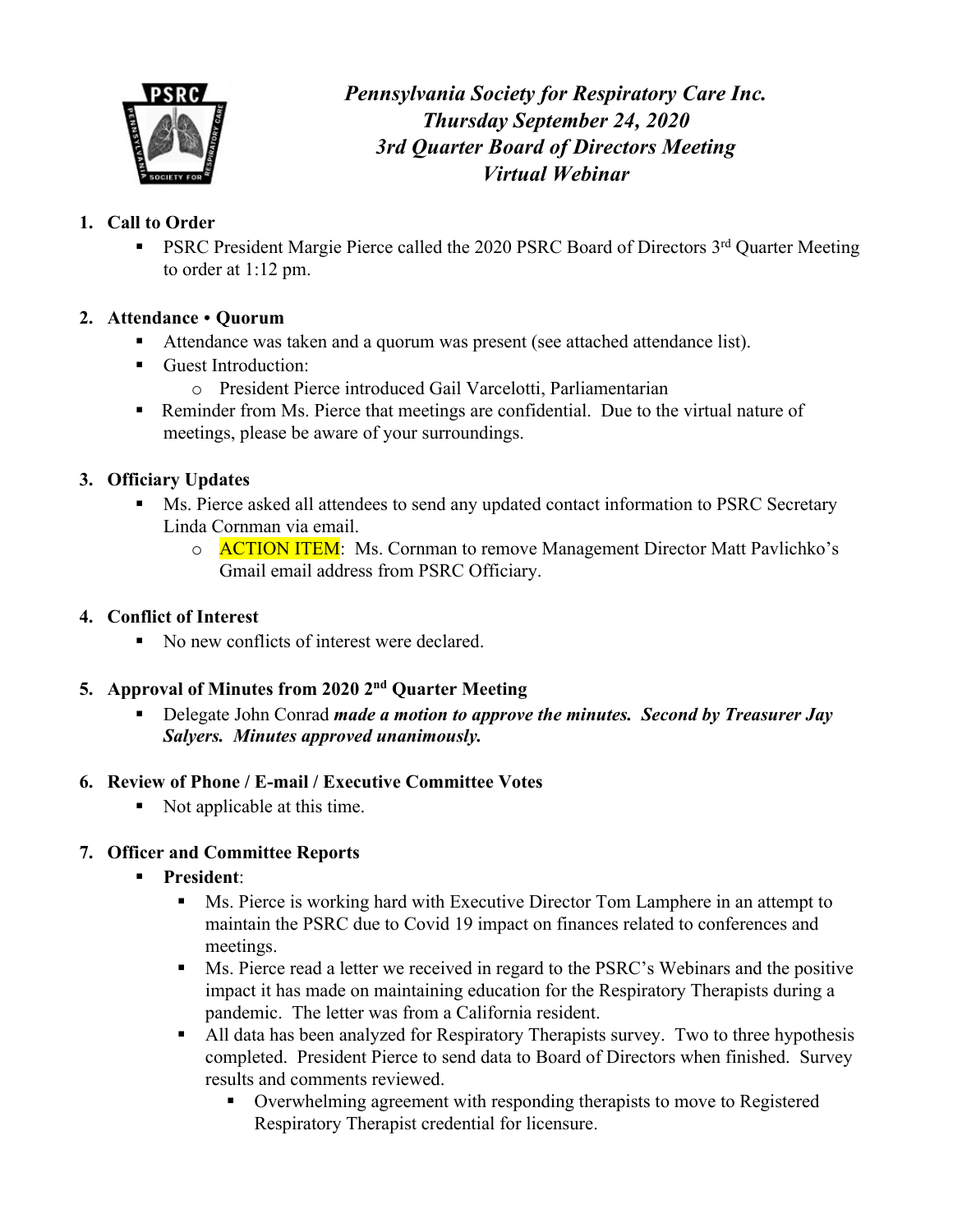- § Mr Pavlichko proposed for Leadership section on the PSRC Website. This would also include adding different sections and allowing the DAL and District Directors to add information to their portion of website.
- § **By-Laws**
	- § Follow up from 2nd Quarter Meeting Minutes. Ensure "Dissolution Clause" in By-Laws.
		- Need to take assets and donate to another nonprofit organization.
		- § Mr. Lamphere to look at prior Bylaws to see if this clause was listed. If present, will be added to Bylaws.
	- **EXECTION ITEM:** Final Bylaws sent to Board by Friday October 16, 2020. By-Laws Committee Chair Randy Solly, Mr. Lamphere, and Ms. Pierce to finalize.
	- Open Board Vote on October 23, 2020.
	- E-Vote by October 28, 2020.
	- Allow a few days of comments following vote.
	- Close vote on October 31, 2020.
	- Following state approval will need to get approval by AARC and AARC Board by March/April 2021.

#### § **Treasurer**:

- Mr. Lamphere reviewed the Budget Report.
	- AARC Revenue Sharing, Educational Events, Miscellaneous.
	- Above in AARC Revenue Sharing, Approximately \$600.
	- Educational Events down approximately 50% what was budgeted, however not as bad as initially anticipated at 2nd Quarter Meeting.
	- Sleep Webinar is going to be a loss, due to accreditation cost.
	- Budgeted Net Profit YTD is currently \$49,000 under budgeted profit
	- Budgeted Expense YTD is also below profit. Fixed expenses (contracts, etc.) are as budgeted but variable expenses are \$15,000 under budget.
- Checking, savings and investment balances were reviewed.
- **Per ACTION ITEM:** Mr. Pavlichko has two vendors who are interested in helping with PSRC. Hamilton Medical and Vapotherm have approached Mr. Pavlichko. Per Mr. Lamphere asked to table this discussion until next Budget approval. Mr. Lamphere has added Vendor support in Budget 2021.
- § **Elections:** 
	- § Mr. Lamphere noted that between 360-410 PSRC members have voted each year over last 4 years and this year was no exception. Pretty consistent turn out for elections.
	- E Results (NOTE no other write in candidate had  $> 1$  vote for any position)
		- **President Mr Pavlichko**
		- **Vice President Ms Napolitano**
		- **Secretary Linda Cornman**
		- **Delegate Ms. Varcelotti**
		- **West District Director Christine Gluvna**
		- **Central District Director Kathryn Shull**
		- **East District Director Melissa Thornborough**